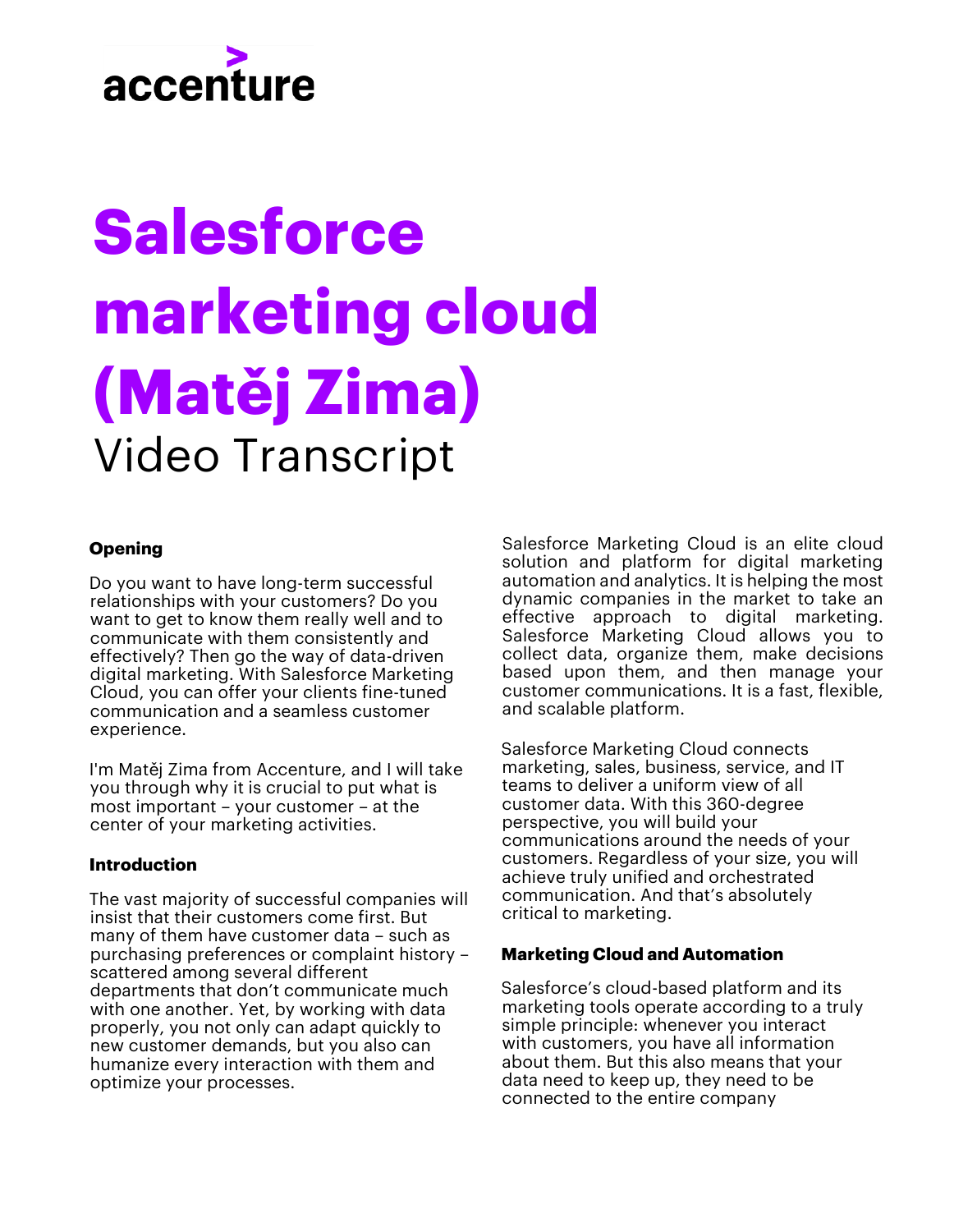### accenture

ecosystem, and ultimately to function as foundation for the journey that will help you achieve your business goals. But it's not just about newly acquired data – in the Salesforce environment, you can work with the entire history of your customer base.

All of this allows you to plan faster, act immediately on insights, and connect your partners into a team. You can manage, phase, and tailor communication. The goal is at all times to speak directly to the customer – with the right information and through the most appropriate channel.

A major advantage of the Salesforce solution is marketing automation. You get a useful tool for setting up individual communication campaigns. Working within Marketing Cloud, you can use the key functionality of Journey Builder, which allows you to create a clearly defined path with entry points to which you can connect individual data sources and launch a communication campaign.

Whether you are creating a new email campaign or want continually to fine-tune the existing ones, advantageously target digital advertising, or personalize your website content, Accenture and Salesforce can help.

#### **Examples**

A great example of using Marketing Cloud can be found in the banking segment. Banks have a lot of data about their clients. The question, however, is how they can use this data in their activities.

Imagine a bank client with a current account, a business account, and a mortgage. The customer has a very good payment history and pays all his instalments on time. Through proper implementation of Marketing Cloud tools, we found that this customer has been interested in credit card offers several times

in the past few days, but he hasn't ordered the product yet.

Knowing the client's history, his possibilities, and his preferences when communicating with the bank, we will be able to offer him this product in the most appropriate way using a campaign predefined in Journey Builder. Not only do we increase the chances of selling the product, but we also have the possibility to evaluate early on that the client cannot afford the product. This saves us on costs and avoids a potentially negative client experience.

#### **Accenture & Salesforce**

Up to this point, perhaps this has looked too simple, and I should emphasize that marketing automation alone will not help you. Important is how the tool is used – and that is precisely one of Accenture's domains.

We are here to help clients configure the tool in a customized way that makes it really easy to work with the data – worldwide – because we know very well that your business may vary from country to country.

To exaggerate just a little, Salesforce Marketing Cloud is like a new Formula One prototype that has the potential to break the world record, but it cannot do so on its own. Our experts at Accenture are the professional drivers and mechanics who know how to do it. And that is why we are the largest Salesforce partner in the world.

So, if you truly want to leverage every customer interaction from advertising through websites to social media and to engage your clients in completely new ways that put you ahead of your competition, then we're here to help you.